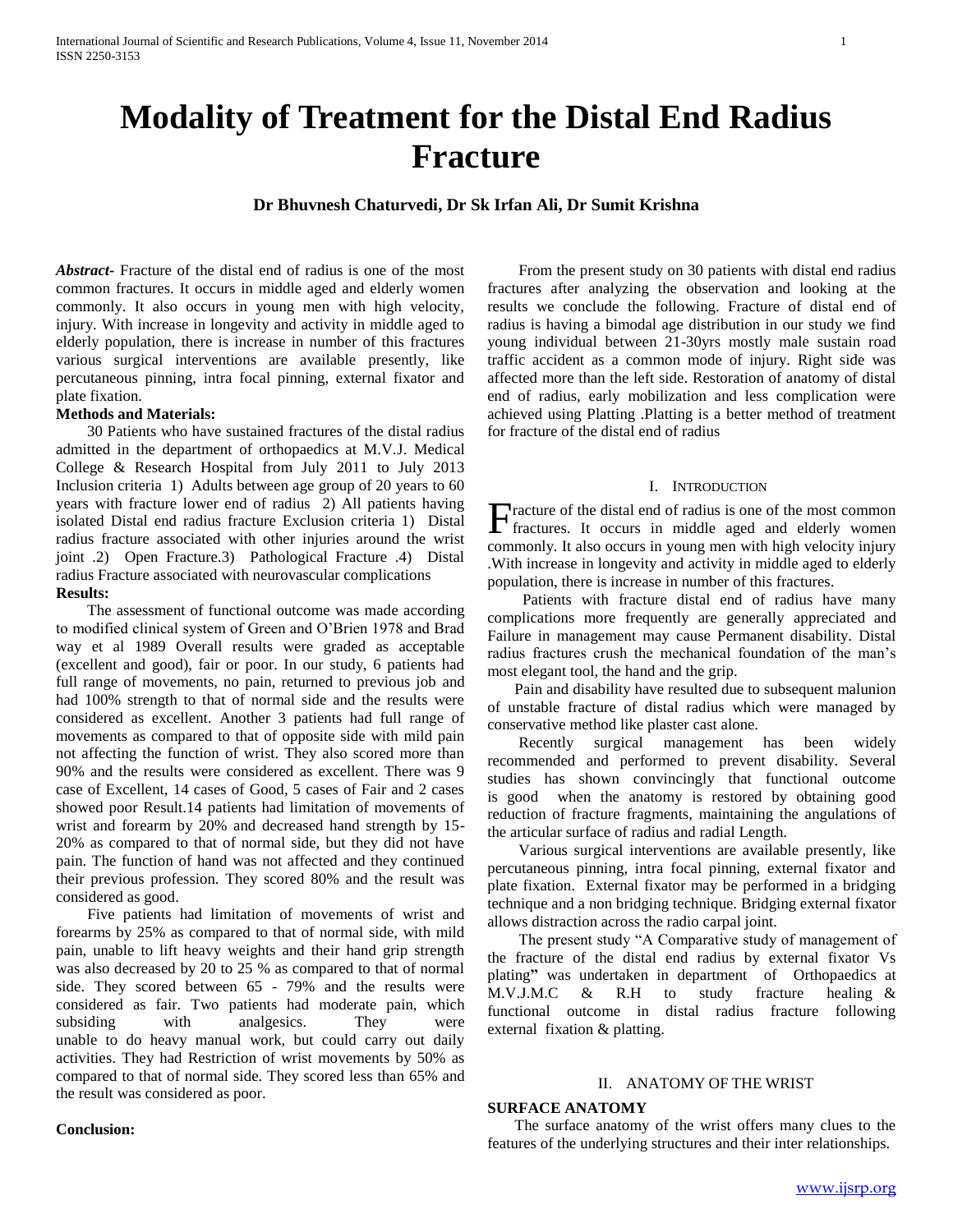#### Posterior aspect

 The skin of the posterior aspect of the wrist is thicker and more mobile than the anterior skin and is covered by short hairs, which are more numerous on the ulnar side than the radial side. The dorso radial flares of the radial metaphysis and the ulnar head forms prominent features that are visible and palpated over proximal part of dorsal aspect of wrist. Just distal to the course of the out-cropping tendons Extensor pollicis brevis (EPB), abductor pollicis longus, Extensor carpi radialis longus (ECRL) and Extensor carpi radialis brevis (ECRB) muscles can be palpated. Between the second and third extensor compartment is a bony prominence called Listers' tubercle, which behaves as a pulley for the tendon of extensor pollicis longus (EPL) and also serves as a critical landmark because it marks one's orientation to the scapholunate joint and the interfacet prominence of the distal radius.

#### **Anterior Aspect**

 This area is covered by thin, practically hairless skin, which is rather adherent to the underlying fascia and has limited mobility, especially distally. The fascia about the wrist and the distal radius begins in the forearm as ante brachial fascia and becomes thick distally as it coalesces with deeper fascia to form the flexor retinaculum and transverse carpal ligament. These tendinous longitudinal protrusions are the limits of grooves on the lateral and the medial sides where the radial and the ulnar artery can be palpated. The central protrusion corresponds to the flexor tendons parallel to the median nerve, lateral to the Flexor Carpi Radialis (FCR) tendon and the medial to the Flexor Carpi Ulnaris (FCU). Three transverse skin creases proximal, middle, and distal correspond respectively to the ulnar head, the radio carpal joint and the mid carpal joint.

#### **Radial aspect**

 The hallmark of the radial surface of the wrist is the "anatomical snuff box". It is the region between the EPL and EPB tendons and it is made most pronounced by extending and abducting the thumb. Radial styloid process can be palpated at the proximal part and the waist and distal pole of the scaphoid at the distal part of this region. The radial artery, if patent, can be traced through the anatomical snuff box as it courses dorsally. The branches of superficial radial nerve can be palpated through this region coursing in a distal direction.

#### **Ulnar Aspect**

 Analogous to the anatomical snuff box an "ulnar snuff box" can be imagined in the interval between the tendons of ECU and FCU muscles on the ulnar surface of the wrist. The ulnar styloid process is palpable within the ulnar snuff box when forearm is in neutral position.

#### **The Bones of forearm The distal end of radius**

 The widest part, it is four sided in section. Its lateral surface is slightly rough projecting distally as a styloid process palpable when tendons around it are slack. Distal is the smooth carpal articular surface, divided by a ridge into medial and lateral areas. The medial is quadrangular and the lateral is triangular and curving on the styloid process. The anterior surface is a thick prominent ridge palpable even though over lying tendons, 2cms proximal to the thenar eminence. The medial surface is the

ulnar notch, smooth, anteroposteriorly concave for the articulation with the ulna's head. The posterior surface displays a palpable dorsal tubercle limited medially by an oblique grove and in line with the cleft between the index and the middle fingers. A wide shallow grove lateral to it is divided by a faint vertical ridge.

#### III. CLASSIFICATION OF DISTAL RADIUS FRACTURES

 The presentation of a classification of fractures of the distal radius must begin with an initial recognition of the different common types of fractures. Colle's' fracture is the most common.

 (1) Colle's fracture: It is a distal metaphyseal fracture of distal radius, which occurs within 2 cm of the articular surface and may extend into the distal radio-carpal or radio-ulnar joints. Dorsal angulation (silver fork deformity), dorsal displacement, radial angulation and radial shortening are present. There is often an accompanying fracture of the ulnar styloid, which may signify avulsion of the TFC insertion.

 (2) Smith's fracture or reverse colle's' fracture: It is a palmer angulated fracture of the distal radius with a "Garden spade" deformity. The hand and wrist are displaced forward or palmarly with respect to the forearm. The fracture may be extraarticular or intra-articular, or part of a fracture-dislocation of the wrist. Smith fractures are classified as modified Thomas classification into three types as follows.

 (3) Barton's fracture is actually a fracture-dislocation or subluxations in which the rim of the distal radius, dorsally or palmarly, is displaced with the hand and carpus

 (4) Pouteau fracture: In 1783 Pouteau of France first described the fractures of distal radius.

#### **I. Radiological appearance or fracture displacement direction**

- 1. AO classification
- 2. Sarmiento classification
- 3. Linstrom classification

#### **II. The mechanism of injury**

- 1. Castainign classification
- 2. Fernandez classification
- 3. Linscheid classification

#### **III. Articular joint surface involvement**

- 1. Myo classification
- 2. McMurtry and Jupiter classification
- 3. Melone classification

#### **IV. Degree of comminution**

- 1. Gartland and Werley classification
- 2. Jenkins classification
- 3. The Older classification

#### **V. Bone calcification and resistance**

1. Sennwald and Segmuller classification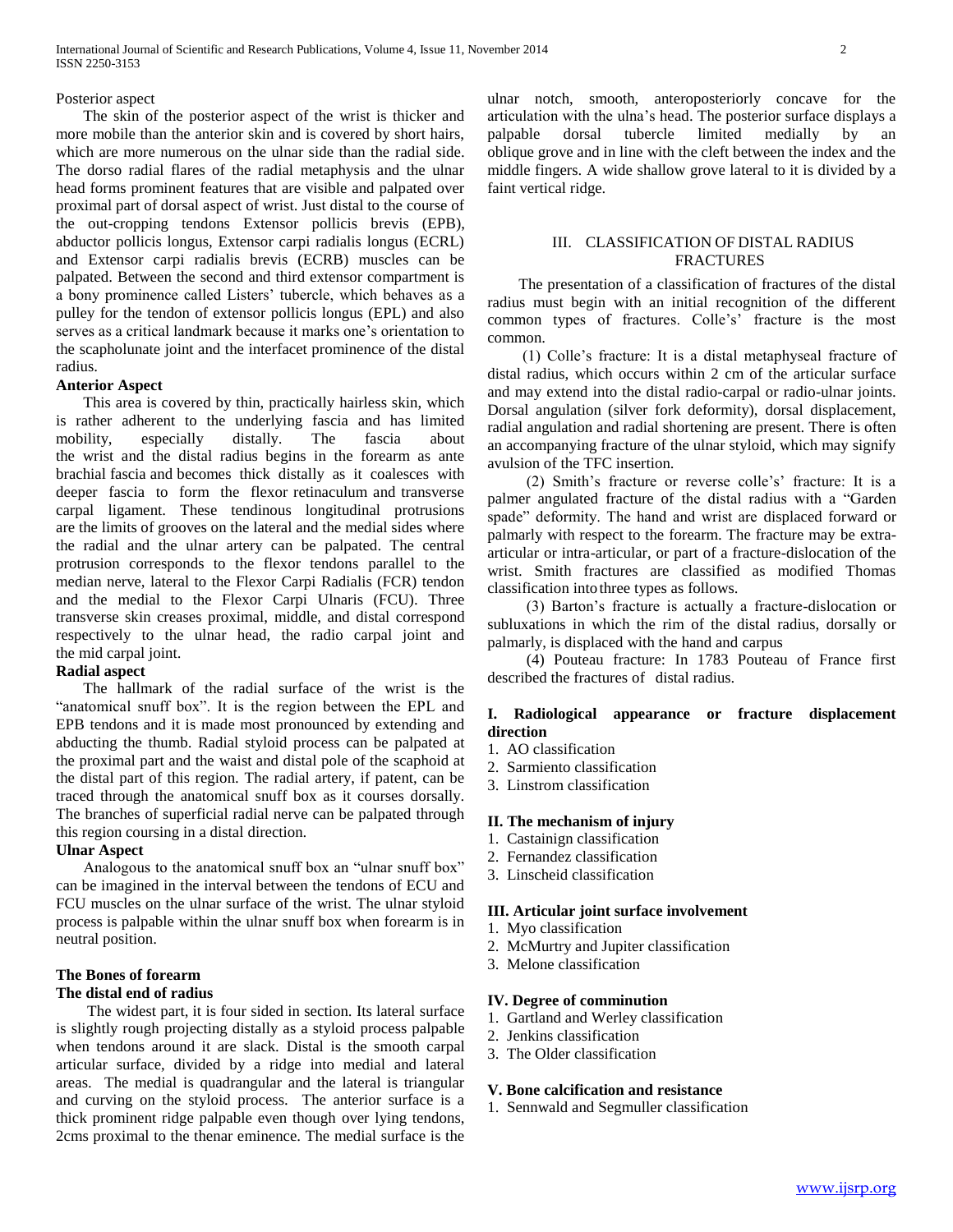#### **VI. More recent classifications tend to provide therapeutic options and prognosis to prevent redisplacement and malunions.**

1. Cooney's classification

2. Mathoulin, Letrosue and Saffar classification

#### **The Frykman's Classification**

 It is now used to recognize the intra-articular distal radius fracture that we identify as the Frykman fracture to separate it from the colles' and smith fractures.

#### **AO classification**

There are three AO categories:

 1) 'Extra-articular' fractures which do not involve the radiocarpal joint surface at all.

 2) 'Partial articular' fractures which involve this joint, but a portion of the articular surface remains in continuity with the diaphysis.

 3) 'Complete articular' fractures which are distinguished by complete separation of the involved articular surface and the diaphysis



IV. TREATMENT OF THE DISTAL RADIUS FRACTURES

**Percutaneous Direct Pinning**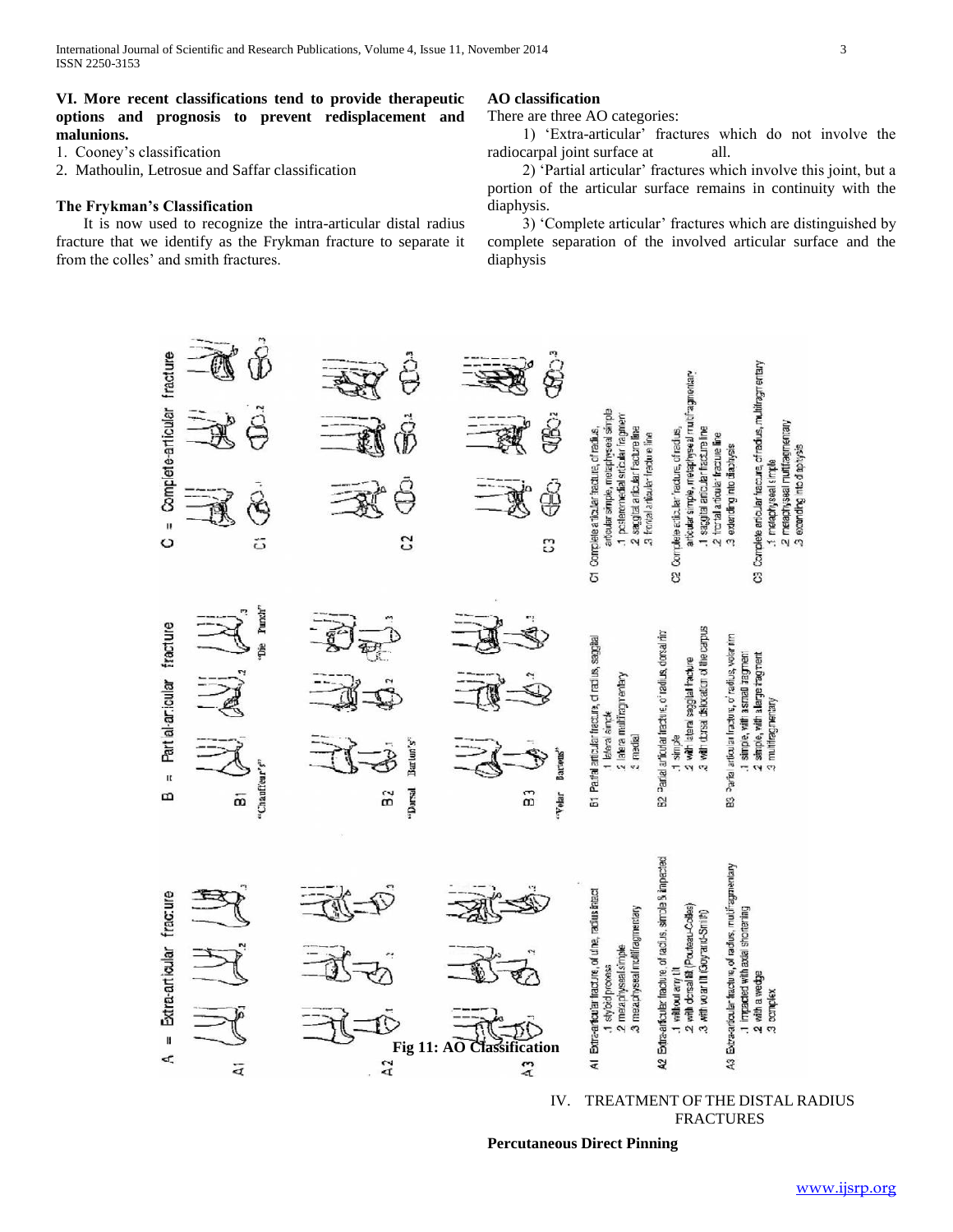An early technique, in fact, one of the first used for fixation of distal radius fractures, was percutaneous pinning, usually entering at the level of the radial styloid Process. Some variations in the point of penetration and the direction of the pins were presented, but the aim was always to fix the mobile fragment to the opposite cortex proximal to the fracture. This type of pinning cannot prevent re displacement of certain fragments, and this is particularly true of intra-articular and osteoporotic fractures. Direct pinning of the fragments, especially the posterior medial fragment (which can involve DRUJ), through the distal ulna, adds stability to the structure.

#### **External Fixation**

 This technique was proposed for comminuted fractures, and it has improved the reduction of comminuted intra-articular fractures. Ligamentotaxis can exert influence on fragments in which capsule ligamentous attachments are still intact. The traction is exerted mainly by the strong volar ligament plane on the anterior rim of the distal radius. The dorsal tilt may not be completely reduced because dorsal ligaments are thinner and in a transverse plane.

#### **Plate Fixation**

 This is indicated in fractures with volar displacement, such as Barton's and Smith's fractures and in selected cases of dorsal displacement where rigid fixation can provide for early wrist motion. Plate fixation can provide either a buttress effect or hold the distal epiphysis by cortico cancellous screws. The pre molded plates reproducing the distal curvature of the radius are best, as they give an anatomic reduction. The disadvantage of this technique is difficulty in screw placement if the fracture is severely comminuted and number of soft tissue complications have been noted.

#### **COMPLICATIONS OFTHE DISTAL RADIUS FRACTURES**

- 1. Distal radioulnar subluxations, dislocation.
- 2. Depressed major articular components
- 3. Difficult reduction; unstable reduction maintained only by extreme position.
- 4. Median or ulnar nerve stretch, contusion or compression.
- 5. Acute carpal tunnel syndrome.
- 6. Tendon damage.
- 7. Peripheral nerve injury in external fixation errors.
- 8. Post-reduction swelling, compartment syndrome.
- 9. Carpal tunnel syndrome.
- 10. Associated carpal injury.
- 11. Radial nerve Dysaesthesias.
- 12. Pain dysfunction syndrome

#### V. MATERIALS AND METHODS

#### **Source of Data**

 30 Patients who have sustained fractures of the distal radius admitted in the department of orthopaedics at M.V.J. Medical College & Research Hospital from July 2011 to July 2013.

#### **Method of Collection of Data Inclusion criteria**

 1) Adults between age group of 20 years to 60 years with fracture lower end of radius

2) All patients having isolated Distal end radius fracture

#### **Exclusion criteria**

 1) Distal radius fracture associated with other injuries around the wrist joint

- 2) Open Fracture
- 3) Pathological Fracture

 4) Distal radius Fracture associated with neurovascular complications

Sample size : 30 cases (15External fixator and 15 Plating) Sample Procedure : a prospective study

#### **Methods**

 Patients with distal end radius fractures admitted in MVJ hospital after meeting the inclusion and exclusion criteria were taken up. All patients were evaluated preoperatively by clinical and roentgen graphic examination. Systemic, hematological investigations, chest X-ray and assessment of cardiac status using ECG were done as a routine and pre anesthesia evaluation done. Preoperatively patients were immobilized with POP or splints. Patients were informed about the operative procedure and consent taken.

#### **Selection of patients:**

 1. Patients were randomly selected for external fixator or platting

#### **External Fixator**

 The Joshi type of External fixator was used in our study. This fixator consists of, distractor bar attachment with the schanz pins (screws). In our series, the joshi type of External fixator was applied in all the cases. We have used two 3mm schanz screws for radius and two 2.5 mm schanz screws for the second metacarpal, and 4 mm connecting rods.

#### **Instruments Used for the Procedure**

- 1. External fixator set
- 2. Spanner No 7&8
- 3. Drill-bits
- 4. Electric drill & hand drill
- 5. T handle
- 6. Scalpel blade
- 7. Image intensifier

#### **Surgical Technique (EXTERNAL FIXATOR)**

 Under regional block Anesthesia (Brachial block) or GA depending upon anesthesiologist preference, patient was placed supine on the operating table. The forearm and hand were scrubbed with Betadine and saline. The tourniquet was applied over the arm. The forearm and hand were painted with Betadine and draped. The operating forearm was placed on a radiolucent arm-board. Closed reduction was done under C-arm.

 In this technique , 5mm incision for 4 shanz pins, 2 in the middle third of the radius on the dorso lateral aspect about 10-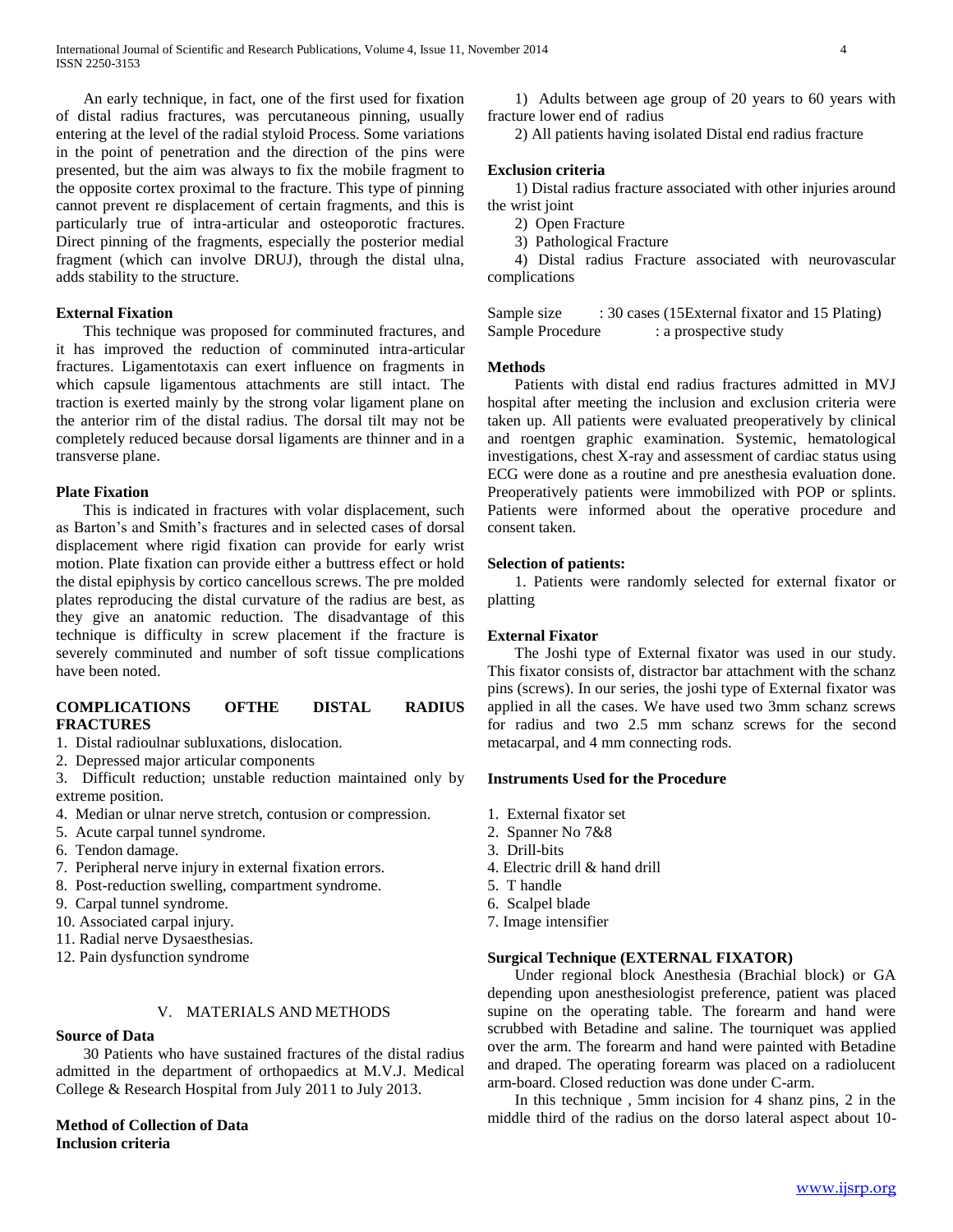12cm from distal end and 2-3cm apart. We have done soft tissue dissection using a hemostat, care taken to avoid injury to radial nerve. Another 2 incision over the base of the second metacarpal on dorso lateral aspect about 1-2cm apart were done, 3mm shanz pin were inserted in the radius, and 2.5mm shanz pins was introduced in second metacarpal, then with fixator pins securely in place, clamps and external fixator rod were mounted to shanz pin. The clamps were loosened and longitudinal traction was given with manual molding of the fracture fragments back into a more normal alignment and gentle flexion and ulnar deviation was maintained. The reduction was confirmed through image intensifier and then external fixation device was locked into place. The tension across the wrist generated by the external fixator device which provides enough ligamentotaxis was confirmed by image intensifier wherein, radiocarpal articulation was seen to be 1 mm wider than the midcarpal joint in A-P projection.

#### **SURGICAL TECHNIQUE (PLATTING) INSTRUMENTS USED:**

 Ellis Buttress plate or locking compression plate of varying length

2.5mm drill bit and 3.5mm drill sleeve system.

3.5mm LCP drill bit and sleeve system.

Hand drill and power drill.

Tap for 3.5mm cortical screws and 3.5mm depth gauge.

 Hexagonal screw driver for 3.5mm cortical screws and locking screw driver.

 Other instrument like retractors, periosteal elevator, reduction clamps, bone lever.

Pneumatic tourniquet.

#### **Postoperative Care and Rehabilitation**

 The check X-rays were taken in both A-P and Lateral views. The reduction of the fracture was confirmed and amount of distraction was also studied by radio carpal joint space in A-P view, which should be 1 mm wider than the midcarpal joint space.

 Active exercises of fingers, thumb, elbow, forearm and shoulder were commenced from the day 1 of operation. On the 3rd post operative day the dressing was removed. The pins were cleaned in external fixator and small dressing done applied in platting case. Patient was discharged after the 3rd day with an advice to clean the pins alternate days and was reviewed after 1 week followed by fortnightly. The patient was followed up after 2 weeks, 4 wks, 6wks, 8 wks and 12 wks. On demonstration of the radiological union, the external fixator was removed after 5-7 weeks (average 6 weeks) and physiotherapy of the wrist was commenced. A removable splint for forearm was applied during night time and was removed during day time for physiotherapy for another 2 weeks and wrist and finger exercises were taught to continue at home.

 The follow up period was ranging from minimum 3 months to a maximum of 24 month (Average 9 months). During the follow up, all the patients were observed for any possible complication. Each patient was evaluated for functional recovery at the end of three months and also at the latest follow up visit up by clinical and radiological examination.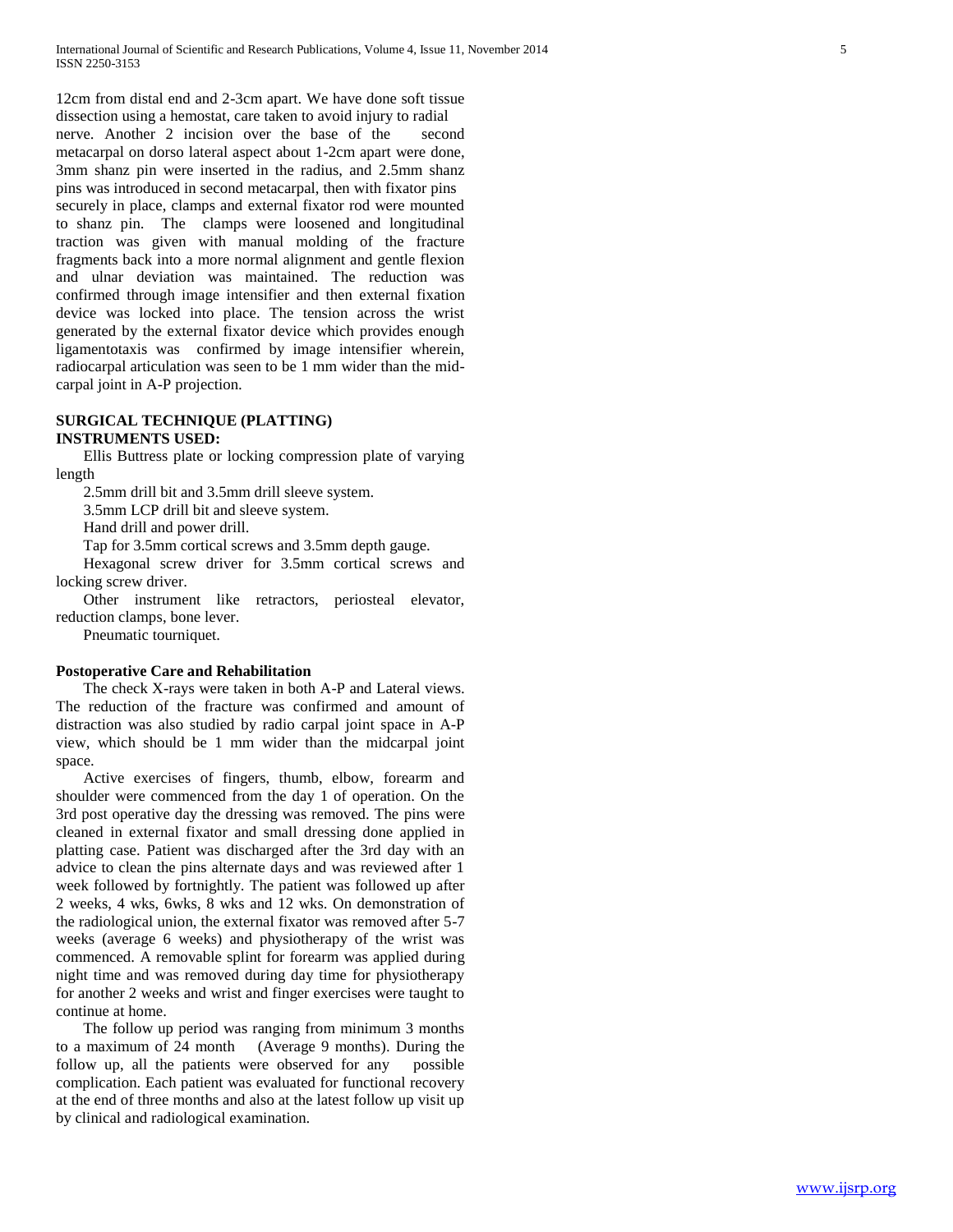# VI. OBSERVATION AND ANALYSIS

# **Table 1: Age Distribution**

| <b>AGE GROUP</b> | <b>EXTERNAL</b><br><b>FIXATOR</b> | <b>PLATING</b> |
|------------------|-----------------------------------|----------------|
|                  |                                   |                |
| $21 - 30$        | 13                                | $10\,$         |
| $31-40$          | $\mathbf{1}$                      | $\overline{4}$ |
| $41 - 50$        | $\mathbf{1}$                      | $\mathbf{1}$   |
| <b>TOTAL</b>     | 15                                | 15             |



The commonest age group was between 21-30 years of the age (P=0.1534) [NOT SIGNIFICANT]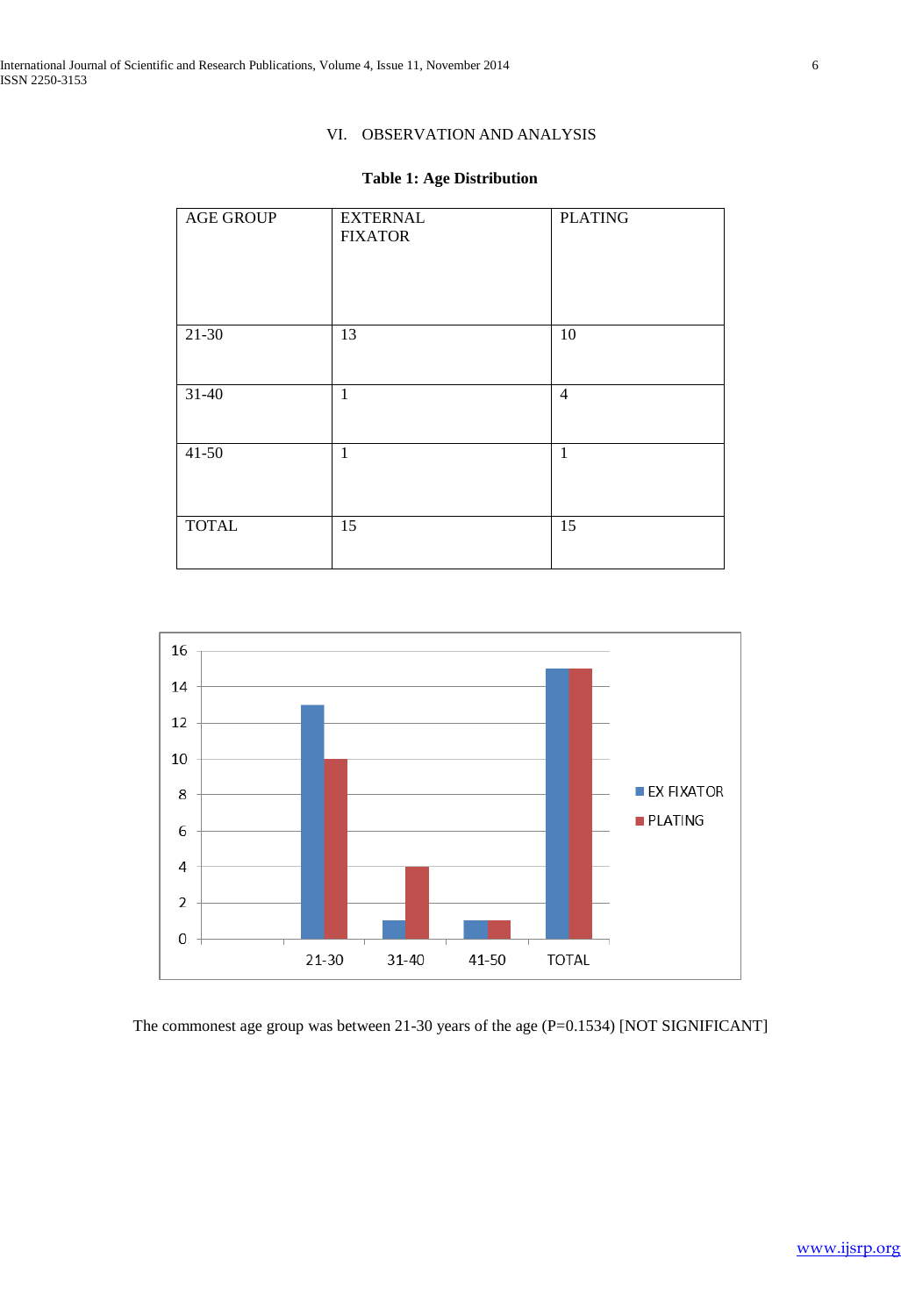| <b>SEX</b>    | <b>EX FIXATOR</b> | <b>PLATTING</b> |
|---------------|-------------------|-----------------|
| <b>MALE</b>   |                   |                 |
| <b>FEMALE</b> |                   |                 |
| <b>TOTAL</b>  | .5                |                 |
|               |                   |                 |





Male patient are affected more as compare to the women's patients (P=0.7125) [NOT SIGNIFICANT]

# **Table 3: Mode of injury**

| <b>MODE OF INJURY</b>   | <b>EXTERNAL FIXATOR</b> | <b>PLATING</b> |
|-------------------------|-------------------------|----------------|
| <b>RTA</b>              |                         |                |
| <b>FALL</b>             |                         |                |
| <b>FALL FROM HEIGHT</b> |                         |                |
| <b>TOTAL</b>            | - 1                     |                |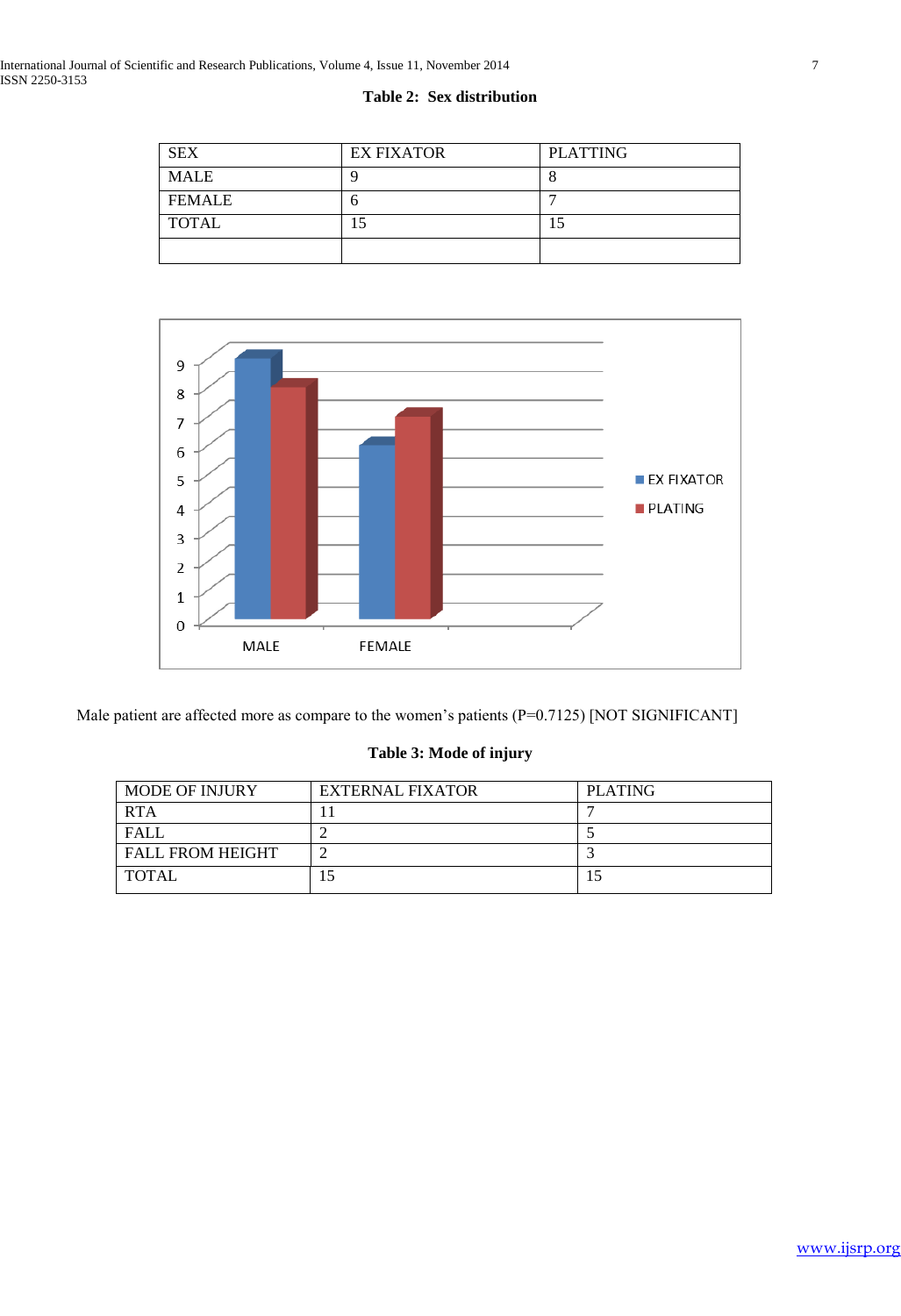

Road traffic accident was the most common mode of injury in both the type (P=0.3050) [NOT SIGNIFICANT]

### **Table 4: Side Affected**

| <b>SIDE AFFECTED</b> | <b>EX FIXATOR</b> | <b>PLATTING</b> |
|----------------------|-------------------|-----------------|
| <b>RIGHT</b>         | g                 | 13              |
| <b>LEFT</b>          | n                 |                 |
| <b>TOTAL</b>         | 15                | 15              |



Right side is more common site of the injury in both the series (P=0.0986) [NOT SIGNIFICANT]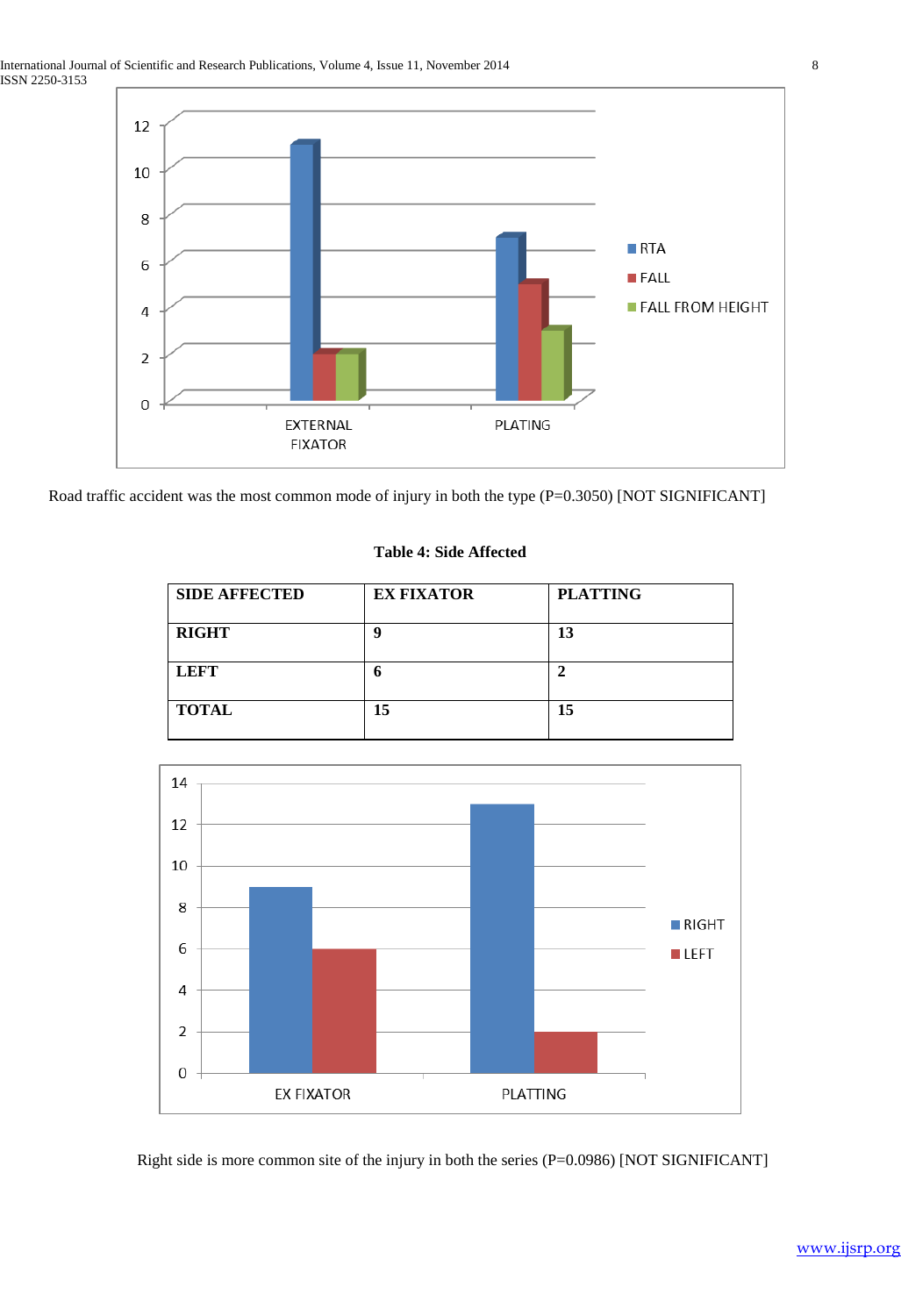| <b>TYPE</b>     | <b>OF LEX FIXATOR</b> | <b>PLATING</b> |
|-----------------|-----------------------|----------------|
| <b>FRACTURE</b> |                       |                |
| <b>CLOSED</b>   |                       |                |
| <b>OPEN</b>     | 10                    |                |
| TOTAL           |                       |                |



More number of the open type fractures was noted in case of the external fixator (P=0.0281) [SIGNIFICANT]

| <b>CLASSIFICATION</b> | <b>EX FIXATOR</b> | <b>PLATING</b> |
|-----------------------|-------------------|----------------|
| A <sub>2</sub>        |                   |                |
| A <sub>3</sub>        |                   |                |
| B2                    |                   |                |
| B <sub>3</sub>        |                   |                |
| مب                    |                   |                |
| ۲3                    |                   |                |
| <b>TOTAL</b>          | 15                |                |
|                       |                   |                |

# **Table 6: AO CLASSIFICATION**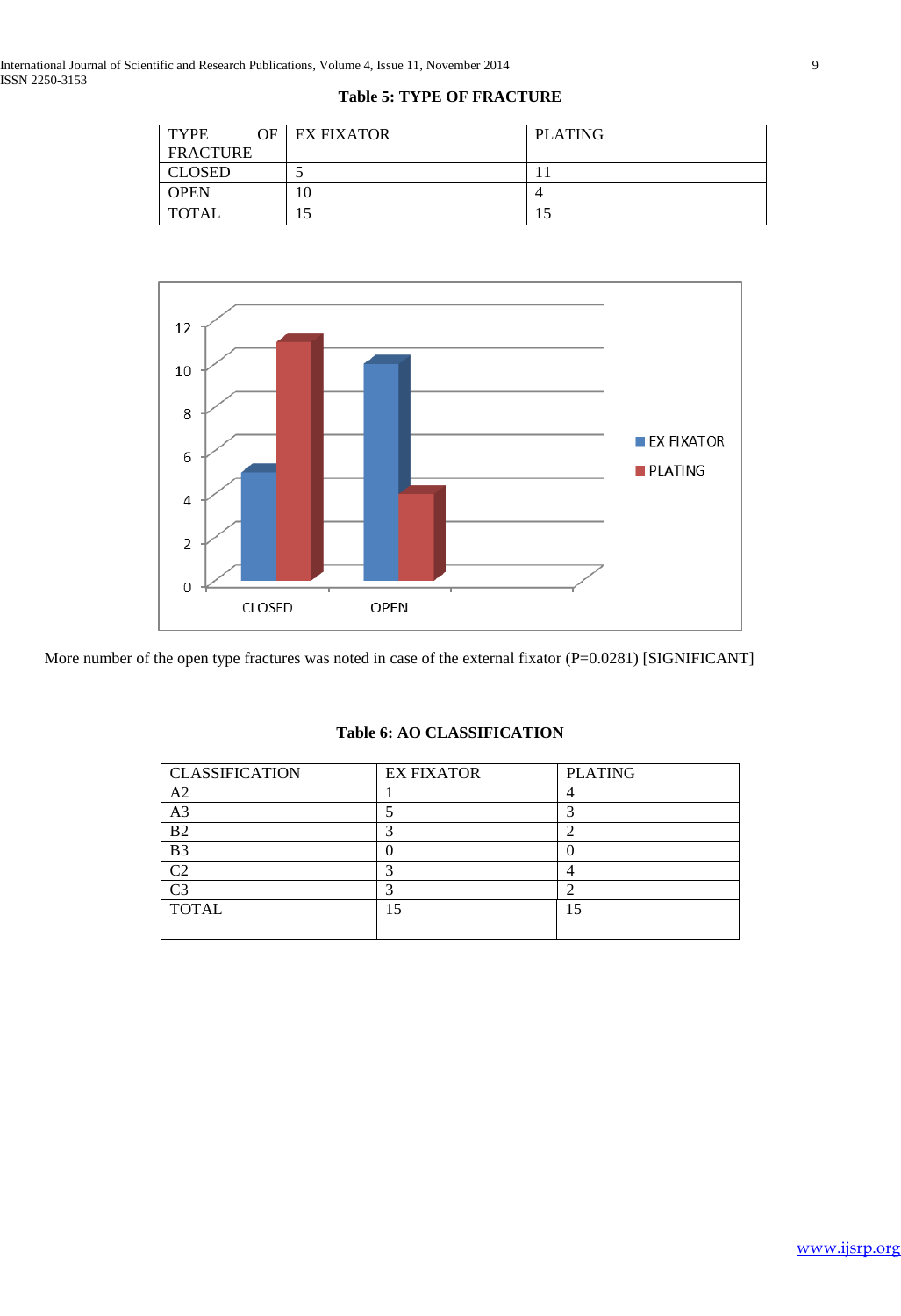

A3 was the commonest type of the fracture noted in the series (P=0.5845) [NOT SIGNIFICANT]

| <b>RESULTS</b>   | <b>EX FIXATOR</b> | <b>PLATTING</b> |
|------------------|-------------------|-----------------|
| <b>EXCELLENT</b> | $\overline{4}$    | 5               |
| GOOD             | 7                 | $\mathbf{r}$    |
| <b>FAIR</b>      | 3                 | 2               |
| <b>POOR</b>      |                   |                 |
| <b>TOTAL</b>     | 15                | 15              |

#### **Table 7: RESULTS**



Platting shows better results as compared to the external fixator (P=0.9579) [NOT SIGNIFICANT]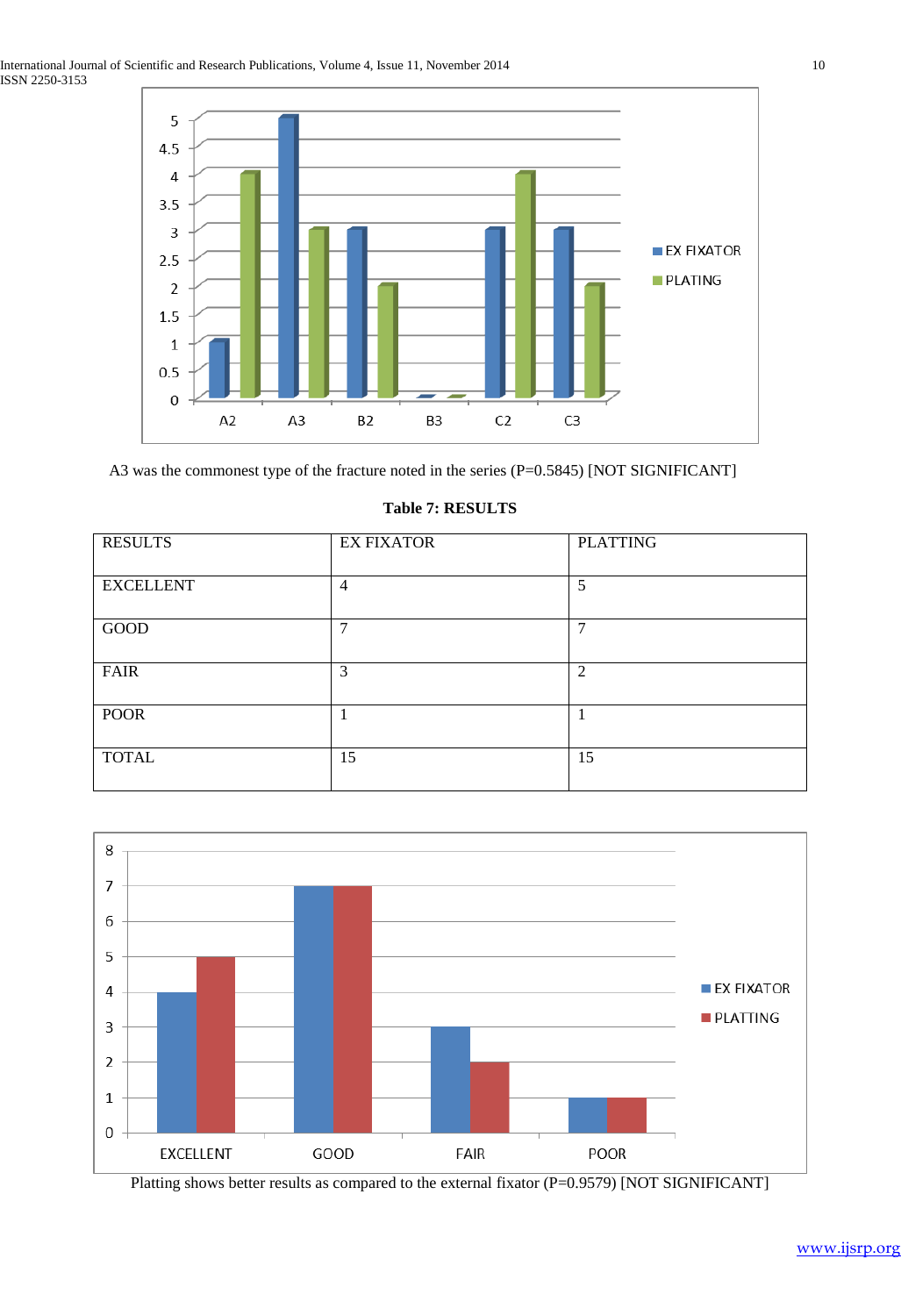

**Extension** 



# **Radial Devistion**



Pronation



Flexion



**Ulnar Deriation** 



Supination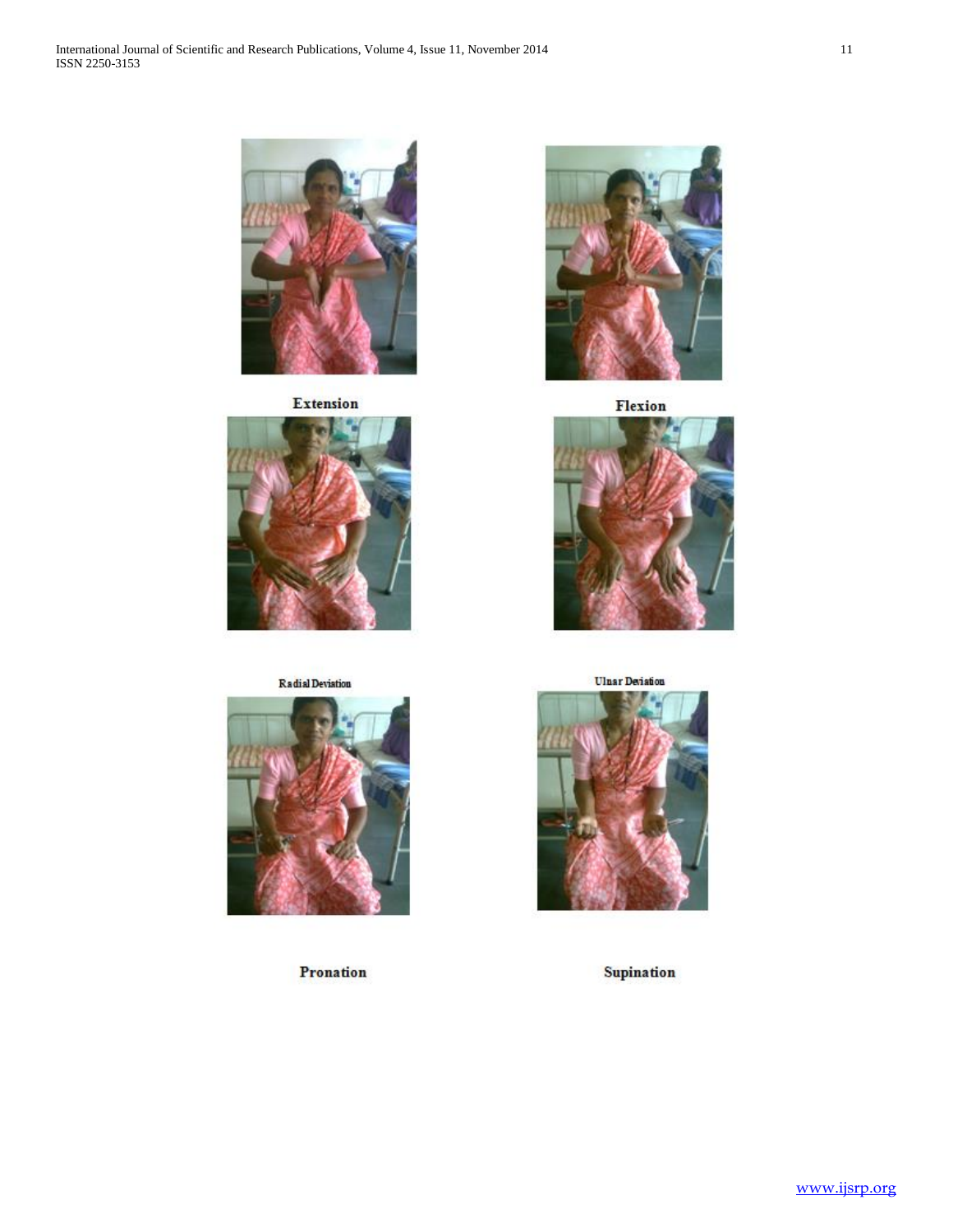

Extension



Flexion



Supination



**Radial Deviation** 

Pronation



**Ulnar Deviation**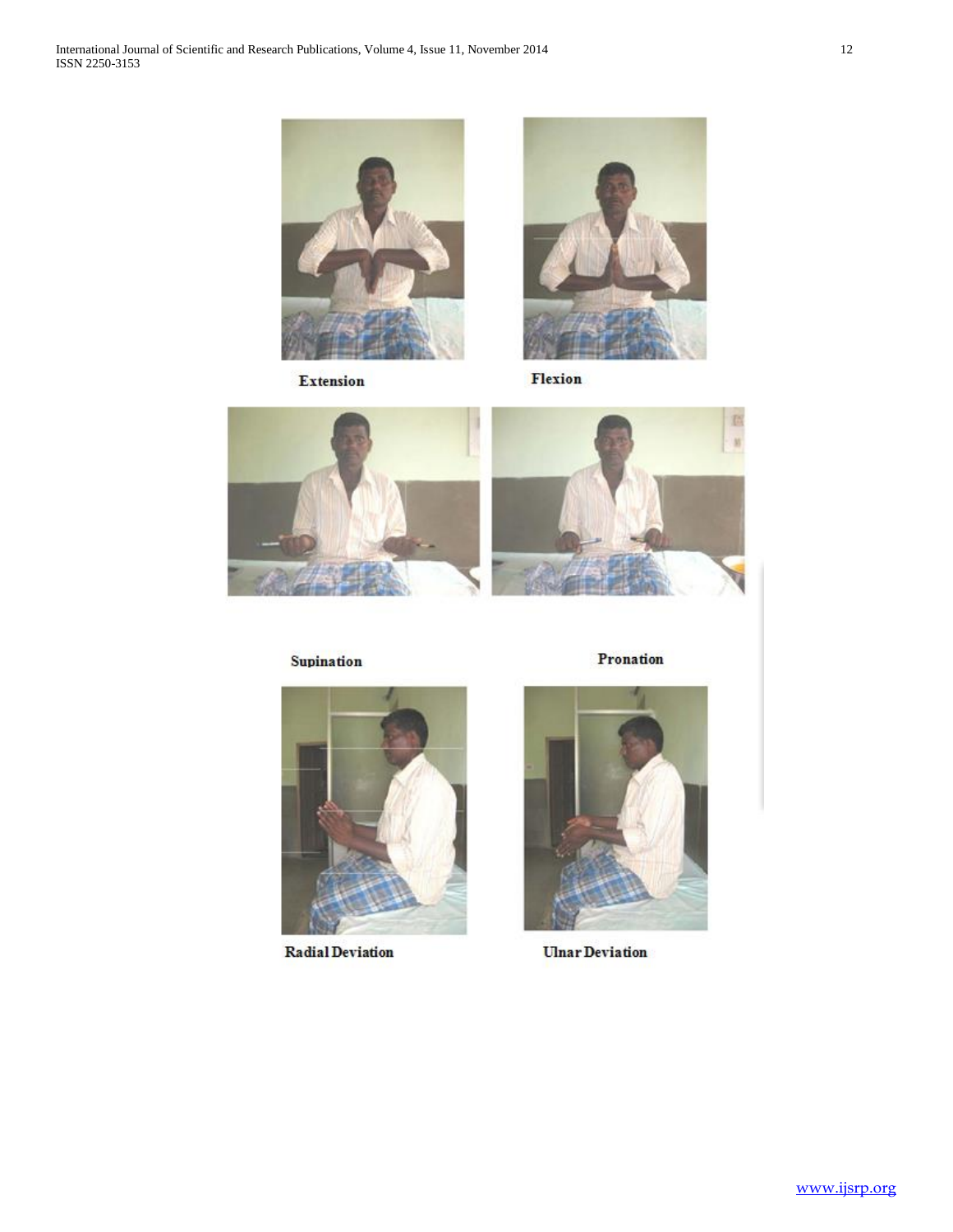# CASE NO.1 (EX FIX)



Pre-op



Post-op



After 6 weeks



After 3 months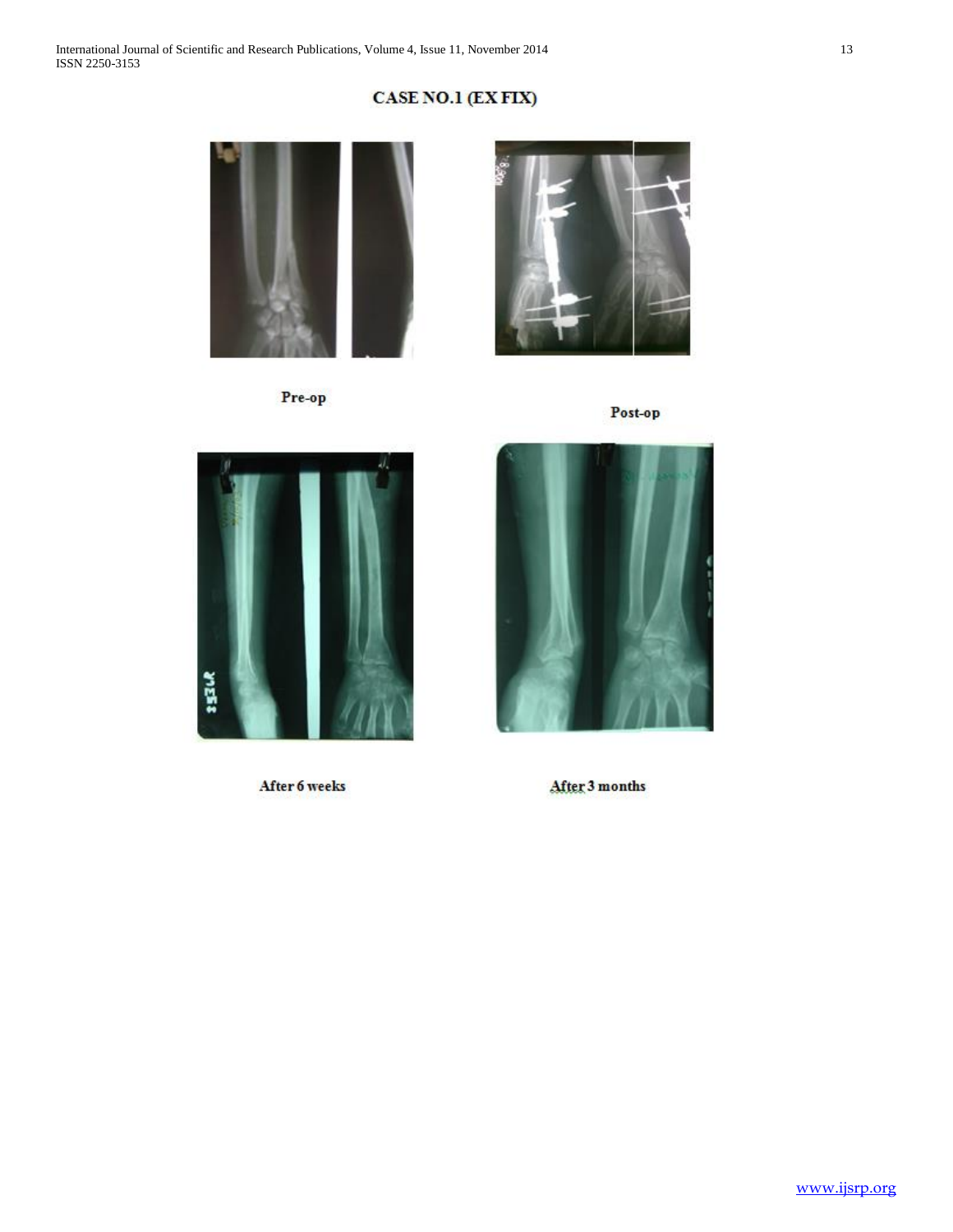# CASE NO.5 (EXFIX)



Pre-op



Post-op



After 3 months



After 6 months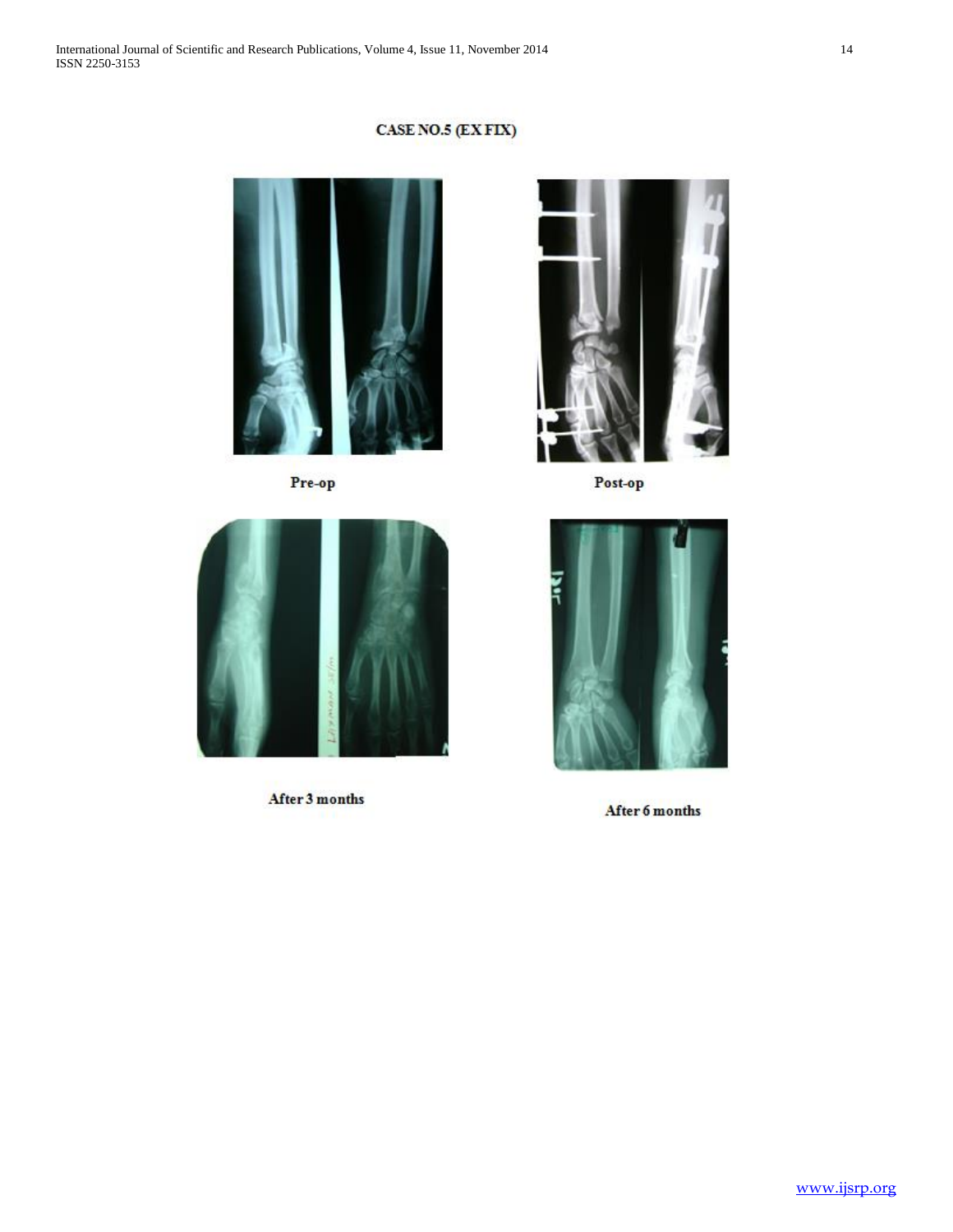



Pre-op



Post-op



After 6 weeks



After 3 months



After 12 months

## VII. RESULTS

 The assessment of functional outcome was made according to modified clinical system of Green and O'Brien 1978 and Brad way et al 1989.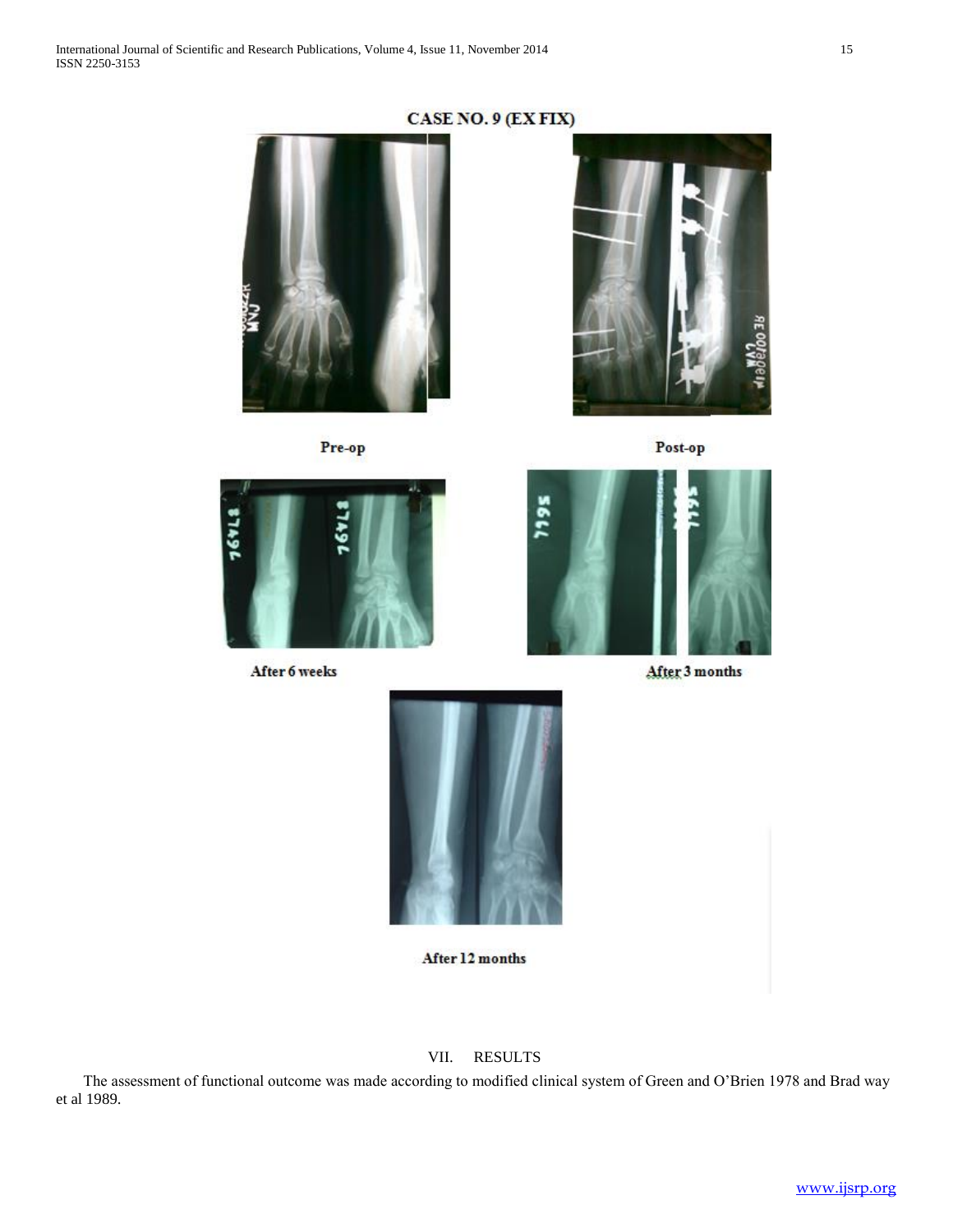This modified score includes independent scores for motion, strength, pain, and activity level, which can be objectively graded as per the table below. To achieve an excellent result full range motion of wrist and forearm, strength, function of hand and comfort must be present.

| Category        | <b>Score</b> | <b>Findings</b>                |
|-----------------|--------------|--------------------------------|
| Pain            | 25           | None                           |
|                 | 20           | Mild                           |
|                 | 15           | Moderate (medication required) |
|                 | 00           | Severe (requires narcotics)    |
| <b>Function</b> | 25           | same job                       |
|                 | 20           | Different job                  |
|                 | 15           | Able, no job                   |
|                 | 00           | Unable                         |
| <b>Motion</b>   | 25           | 100%                           |
|                 | 15           | 75-99%                         |
|                 | 10           | 50-74% of normal side          |
|                 | 5            | 25-49%                         |
|                 | $00\,$       | $0 - 24%$                      |
| <b>Strength</b> | 25           | 100%                           |
|                 | 15           | 75-99%                         |
|                 | 10           | 50-74% of normal side          |
|                 | 5            | 25-49%                         |
|                 | $00\,$       | $0 - 24%$                      |

#### **Table 8: The Modified Green- O'Brein clinical scoring system.**